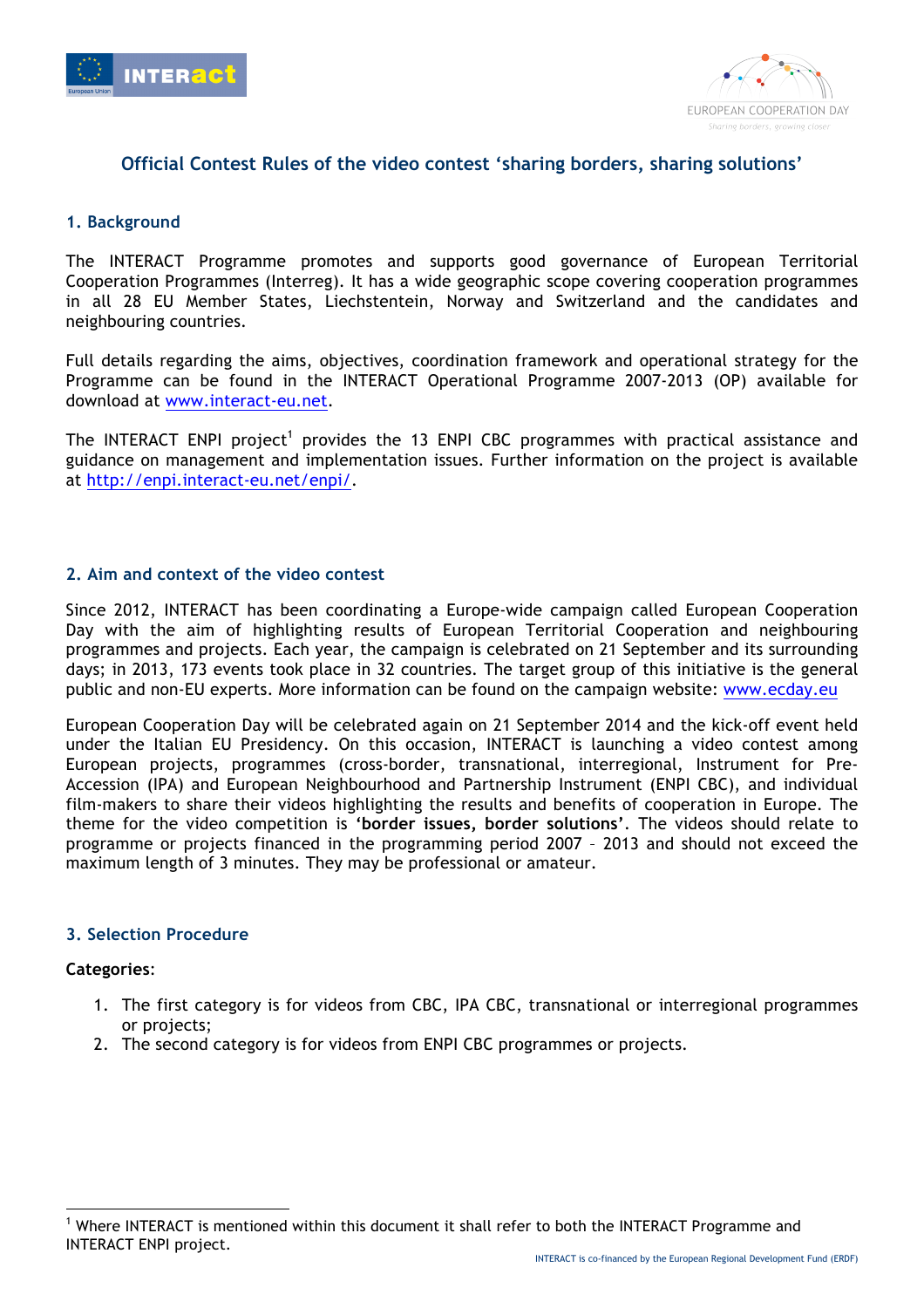



#### **Timeline**:

1) The video competition opens on **19 May 2014**. Participants must register on the European Cooperation Day website (www.ecday.eu), fill out the form and give the url of their video (the video must be available on Vimeo or Youtube and the url of the Vimeo or Youtube video should be provided on the European Cooperation Day website). The form will also allow participants to upload the original video (required for a valid registration). Registration will be open **from 19 May until 15 July** (23:59). Only after the closure of the registration will videos be displayed on the European Cooperation Day website for voting.

2) Subsequently, between **16 July** and **15 August**, public voting will take place on the European Cooperation Day website: People will have to click on a 'vote' button in order to vote for their favourite video. The video that receives the most votes from the public in each category wins the **people's choice prize**.

3) At the same time, a jury composed of members of INTERACT, the European Commission and programme communication officers will select their favourite video for each category. These videos will receive the **jury prize**.

4) Winners will be contacted between **15 August** and **5 September 2014** and will be invited to an award ceremony during the week of **15 September 2014**, coinciding with the official kick-off event of this year's European Cooperation Day in Milan, Italy.

# **4. Winners**

There will be four awards:

- Two public people's choice awards (one for the CBC, IPA CBC, transnational or interregional programmes or projects category and one for the ENPI CBC programmes or projects category): winners will be selected by public voting and invited to Milan to present their work at the award ceremony.

- Two jury awards (one for the CBC, IPA CBC, transnational or interregional programmes or projects category and one for the ENPI CBC programmes or projects category): winners will be selected by the jury and invited to Milan to present their work at the award ceremony.

The winners will be invited to the award ceremony as part of the kick-off event of the European Cooperation Day which will take place during the week of 15 September 2014 in Milan, Italy. Travel and accommodation costs will be covered by the INTERACT programme for one person representing each video receiving an award.

# **5. Evaluation criteria (only for jury prizes)**

1. Video clearly depicts the **challenges of European borders;**

2. Video clearly shows **how cooperation has helped/helps overcome these challenges (at least one challenge)** to the benefit of the border population and area;

- 3. Originality of the video, level of creativity and artistic approach;
- 4. Adherence to the contest rules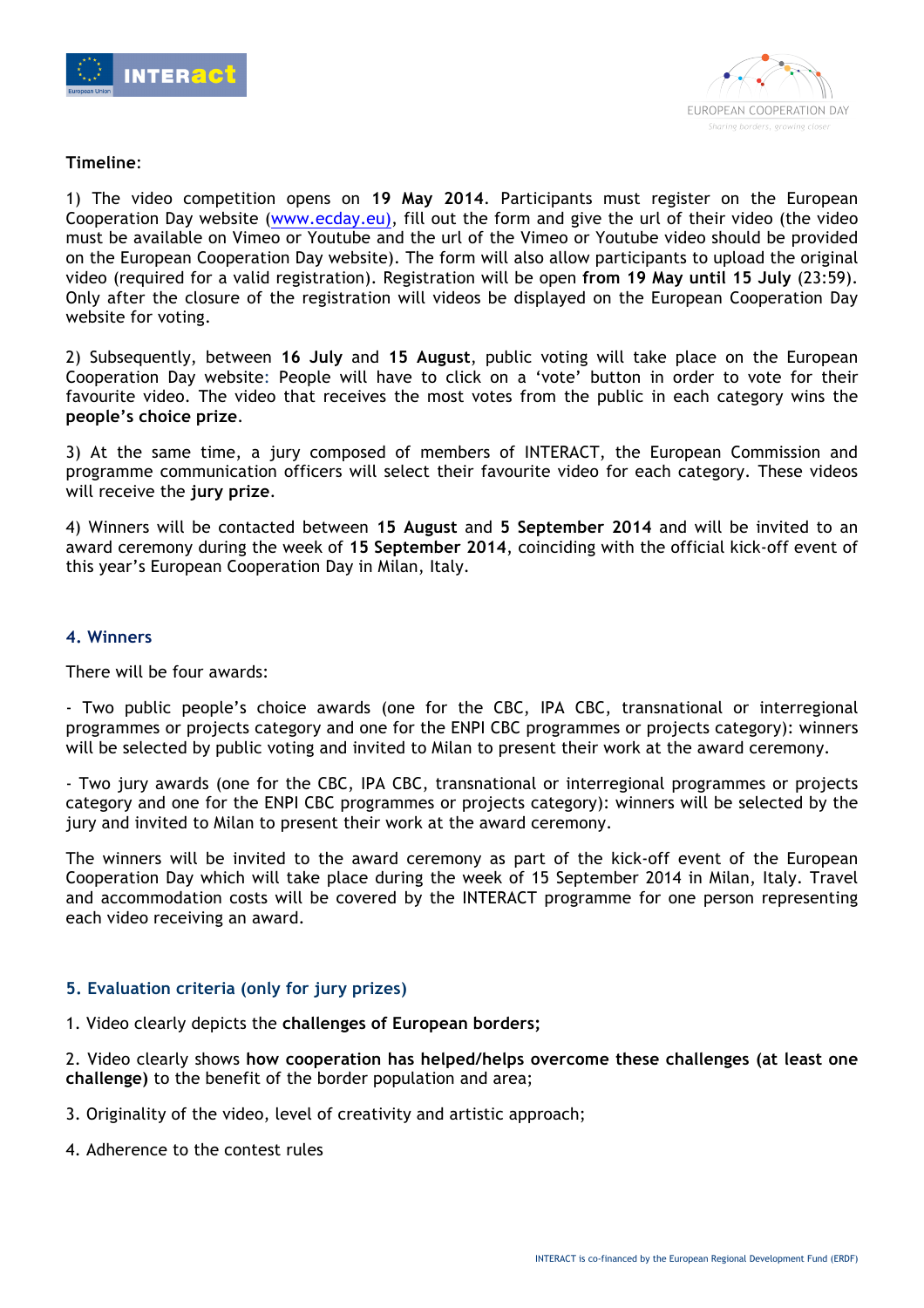



# **6. Technical specifications**

**Format**: AVI, WMV or MPEG (including MPEG-4)

**Length:** max. 3 minutes

**Resolution:** minimum resolution 1280x720 (720p) at 25 frames per second. Higher resolutions and frames per second are accepted but should always guarantee the rate 16:9

# **7. Terms and conditions**

- The competition is open to representatives of European projects or programmes (cross-border, transnational, interregional, IPA or ENPI CBC) and individuals over the age of 18 with the exception of the employees of the European institutions, INTERACT, their hosting institutions and their relatives.
- All video entries must first be uploaded to YouTube or Vimeo and then be embedded to the European Cooperation Day website by submitting the url of the video on this website: www.ecday.eu. Please note that the uploaded videos are not visible on the website instantly – only after 15 July will the videos be accessible for viewing.
- All participants are responsible for any costs or expenses incurred as a result of participation in the competition.
- Participants and winners agree that they may be required to take part in publicity or other promotional activities without further consent or payment as later determined by INTERACT. Such publicity may include their names, videos, as well as any contributions in the online competition. The participant hereby grants INTERACT and the EU institutions the rights necessary for distribution and public display of any submitted text, image, or other intellectual property rights that may arise from participation in this competition, the prizes or related publicity, and hereby grants INTERACT and the EU institutions the perpetual right to exclusive, royalty-free and unlimited use, to edit, reproduce, distribute, translate, and publicly display or publish any such intellectual property, for whatever purpose, in any form or medium, either on this website or elsewhere, for promotional activities or events arranged by INTERACT or the EU institutions, whether locally or world-wide.
- Any personal information, including the participant's name, age, address (including postcode) and e-mail address will be used solely in connection with this competition and will not be disclosed to any third party except for the purpose of this competition (including subsequent promotions as stated in these terms and conditions).
- By submitting their video to the European Cooperation Day website participants confirm that EACH identifiable person who appears in your video has granted the rights to be recorded on video in image, likeness and sound of voice.
- INTERACT does not take any responsibility for late or lost entries.
- Participants must supply full details as required by the registration form and comply with all rules to be eligible for the prize(s). No responsibility is accepted for ineligible entries.
- As submissions are received, INTERACT will check all entries for suitability of content matter. Once accepted, from 16 July onwards, candidates will be able to share and promote their